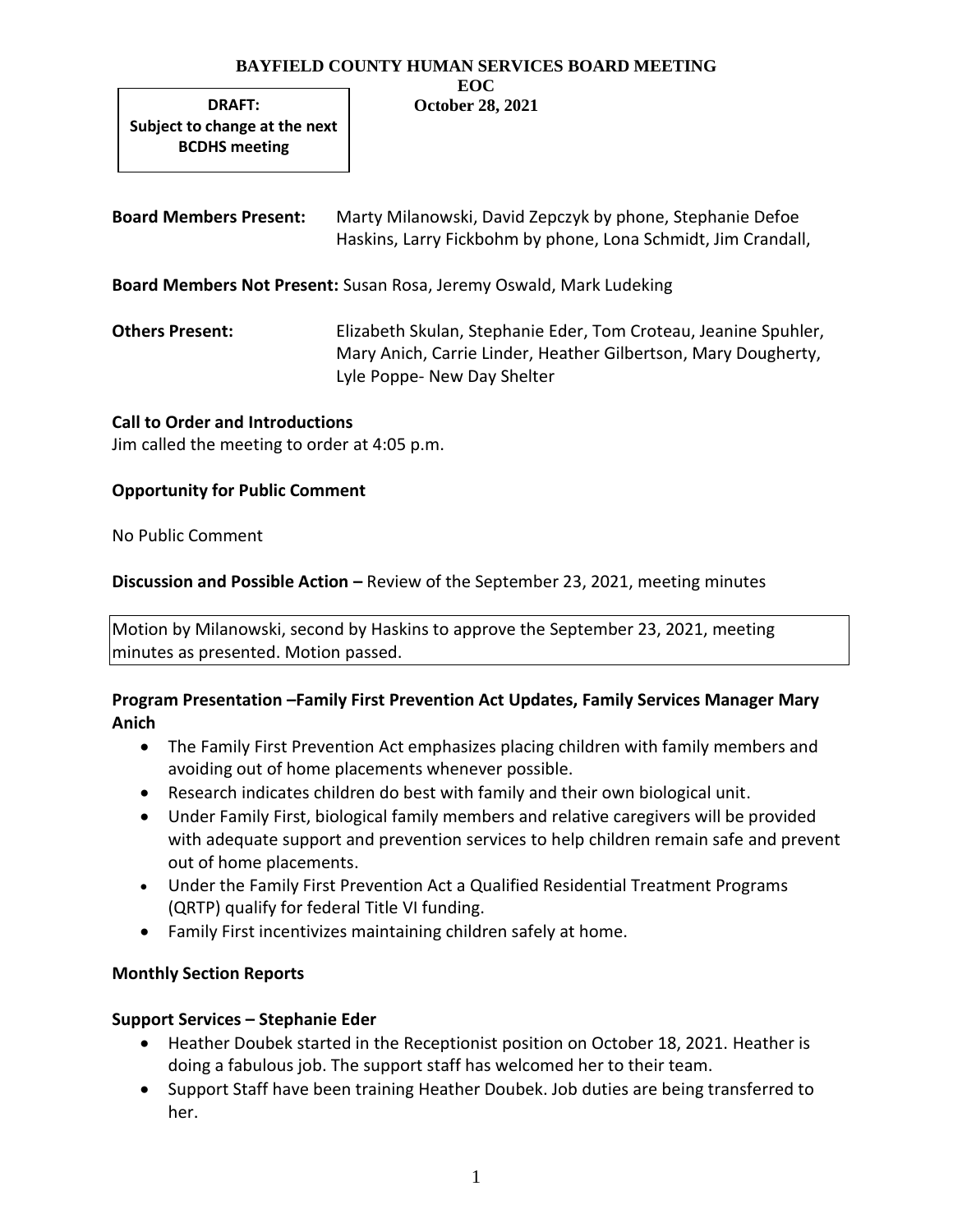### **BAYFIELD COUNTY HUMAN SERVICES BOARD MEETING EOC October 28, 2021**

- In early November, the list of all clerical and support tasks will be evaluated. Job duties will be assigned or reassigned to ensure there are equitable workloads.
- This exercise will also help determine if there is a need for anther full-time Support Staff position.

# **Family Services – Mary Anich**

- Family Services certifies small childcare providers with three of less children under age seven (unrelated to the provider) in Bayfield County.
- The State of Wisconsin licenses childcare providers who provide care and supervision of four or more children under the age of seven.
- Recertification is required every two years. Bayfield County has had only one certified home for the last four years.
- Bayfield County Economic Development Corporation and the Ashland Area Development Corporation are applying for a grant to increase childcare options in Ashland and Bayfield Counties.
- Family Services currently has three vacant positions: Youth Justice, Behavioral Health and Foster Care Coordinator.
- Three candidates were recently interviewed for the Youth Justice position.
- Referrals have increased.
- Family Services staff are working some evening and weekend hours to accommodate clients.

# **Economic Support – Jeanine Spuhler**

- Aaron Kalmon is three-quarters through the new worker training.
- The heating season has begun. Households have begun to apply for heating assistance through the Wisconsin Home Energy Assistance Program (WHEAP).
- WHEAP can be applied for with a paper application, online, over the phone, or in person. Many individuals still choose to apply in person.
- Energy Services Inc. (ESI) has been contracted by the State of Wisconsin to process online applications and to operate a statewide Customer Care Center which accepts on demand applications over the phone for all Wisconsin Counties. This reduces the workload in counties.
- Due to the recent cold weather, there have been some calls for furnace repair and replacement.
- In early December, the state will implement Genesys, a new software in the Northern Income Maintenance Consortium (NIMC).
- Notice was received Emergency Assistance FoodShare Benefits will be issued for the month of November.
- A new assistance program is available to assist homeowners pay water bills. This program will also be administered by ESI through the Customer Call Center in Wisconsin.
- The State is developing a plan for when the health emergency ends on Jan 15, 2022.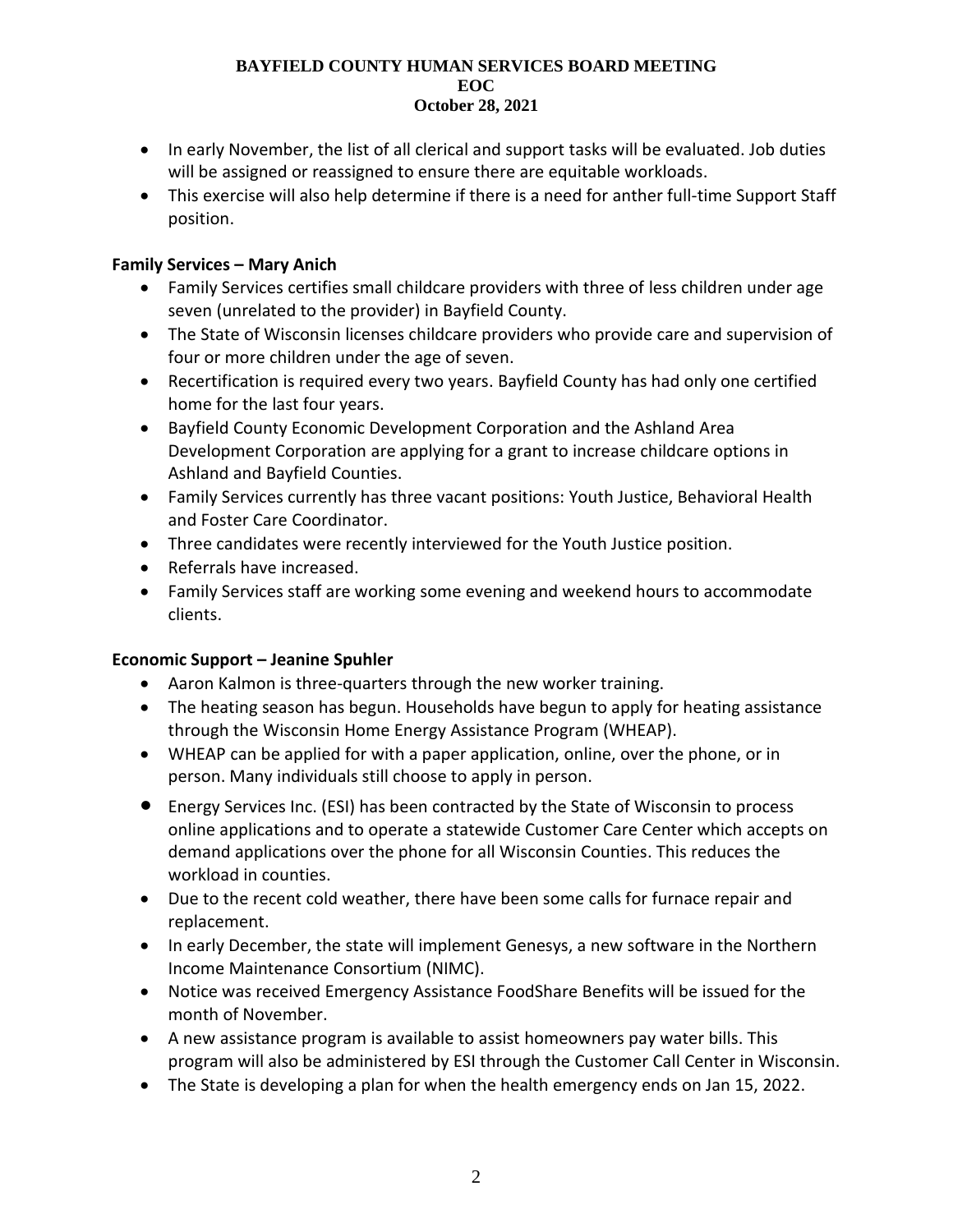### **BAYFIELD COUNTY HUMAN SERVICES BOARD MEETING EOC October 28, 2021**

## **Aging & Disability Services – Carrie Linder**

- Linder has been training volunteers in the Iron River community who will deliver Home Delivered Meals. This has gone well. The volunteers are engaged and invested in the program and in helping others in their community.
- Linder completed orientation and a refresher class with the Cable Area Lions who deliver Home Delivered Meals in the Cable area.
- The On Demand Transportation Project will begin in 2022.
- The Friday Iron River to Ashland route was reinstated October 8, 2021. Bay Area Rural Transit (BART) is now running the project.
- The home delivered meal routes will increase from three to five in early 2022.
- Linder is hoping to reopen senior congregate meal sites in 2022. This will depend partially on the vendor response to the request for proposals. Linder will hold a Public Forum in mid-November for vendors interested in contracting to provide congregate meals.
- Long Term Care Functional Screens are being done in person again, which is best practice. Staff have noted it does take longer to complete a functional screen in person than virtually. However, the screens are generally more thorough when done face to face.
- Linder answered ADRC phone lines for a brief time when regional staff were out of the office.

## **Comprehensive Community Services (CCS) – Tom Croteau**

- New CCS Service Facilitator Stephanie Tutor had a very smooth transition to Bayfield County from Ashland County.
- Croteau has invested some time training the new intern, Madison Atterbury.
- CCS currently has 27 participants and there are six active referrals. The program is stable and continues to grow.
- Referrals are being made by other sections in Human Services.
- CCS providers have hired five or six new employees to provide skill development.
- The program is currently working with three providers to who offer equine therapy, which is a popular service for CCS participants.

## **Monthly Reports**

Monthly Financial and Training reports were reviewed and placed on file.

**Iron River to Ashland Transportation Route -** The Friday Iron River to Ashland Transportation Route resumed as of Friday, October 8, 2021. The route, which runs every Friday, was suspended due to the pandemic. Previously, the route was driven by Home Delivered Meal driver, Lorraine Benson with one of the home delivered meal vans. However, Bay Area Rural Transit (BART) is providing the route now. This allows for a larger vehicle to hold more riders, will not be limited to seniors or those disabled, and will afford more distance between riders during the route. Seniors and individuals with disabilities will pay \$5.00, the general public will pay \$10.00 per round trip.